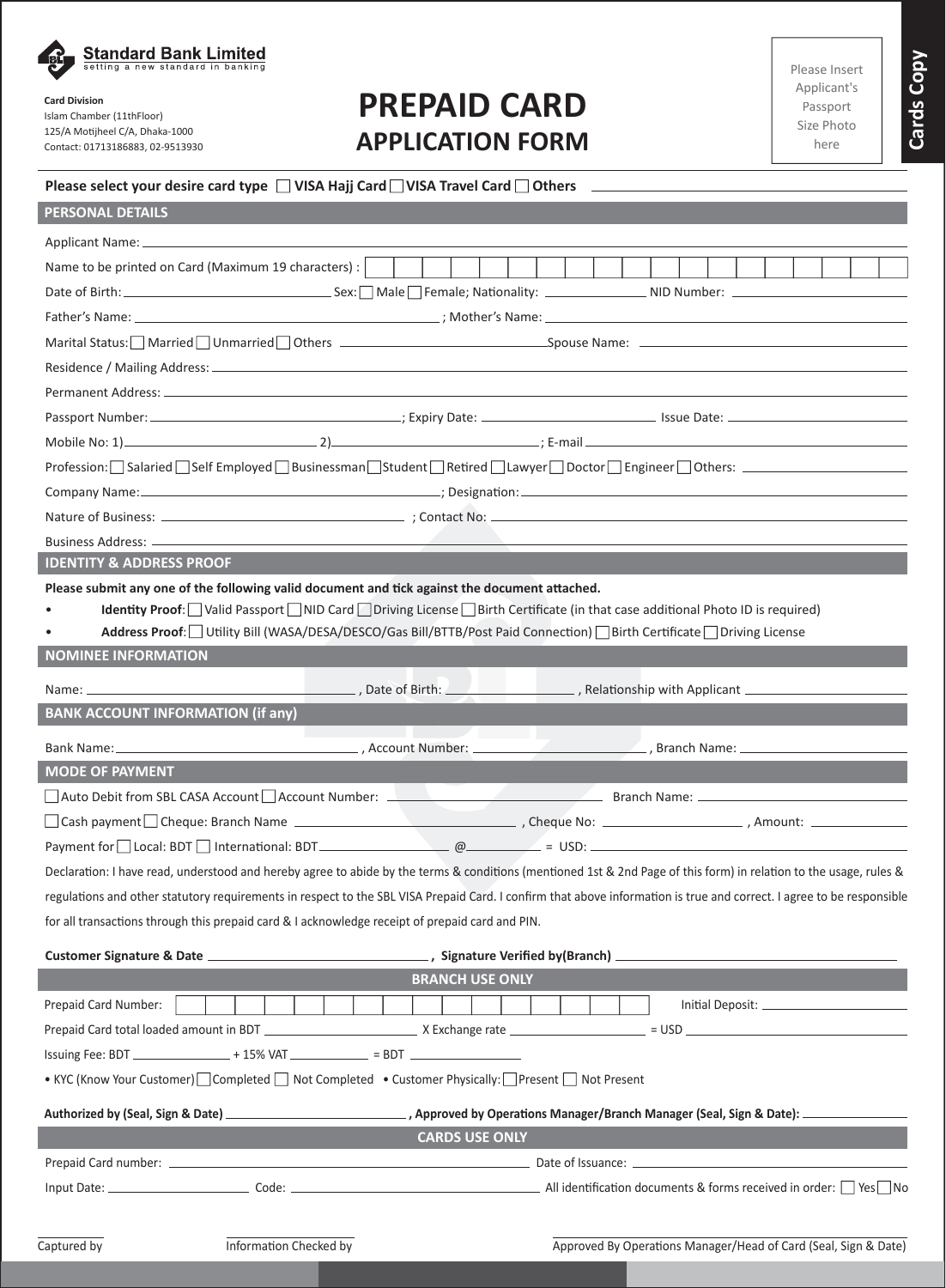

# **Card Division**

Islam Chamber (11thFloor) 125/A Motijheel C/A, Dhaka-1000 Contact: 01713186883, 02-9513930

# **PREPAID CARD APPLICATION FORM**

**Branch Copy**

**Branch Copy** 

# **Please select your desire card type**  $\Box$  **VISA Hajj Card**  $\Box$  **VISA Travel Card**  $\Box$  **Others**

| <b>PERSONAL DETAILS</b>                                                                                                                                                                                                        |
|--------------------------------------------------------------------------------------------------------------------------------------------------------------------------------------------------------------------------------|
|                                                                                                                                                                                                                                |
| Name to be printed on Card (Maximum 19 characters) :                                                                                                                                                                           |
|                                                                                                                                                                                                                                |
|                                                                                                                                                                                                                                |
| Marital Status: Married   Unmarried   Others   Cambridge   Chernel   Chernel   Chernel   Chernel   Chernel   Chernel   Chernel   Chernel   Chernel   Chernel   Chernel   Chernel   Chernel   Chernel   Chernel   Chernel   Che |
|                                                                                                                                                                                                                                |
|                                                                                                                                                                                                                                |
|                                                                                                                                                                                                                                |
|                                                                                                                                                                                                                                |
| Profession: Salaried Self Employed Businessman Student Retired DLawyer Doctor Bngineer Others: ________________                                                                                                                |
|                                                                                                                                                                                                                                |
|                                                                                                                                                                                                                                |
| Business Address: _______________                                                                                                                                                                                              |
| <b>IDENTITY &amp; ADDRESS PROOF</b>                                                                                                                                                                                            |
| Please submit any one of the following valid document and tick against the document attached.                                                                                                                                  |
| Identity Proof: Valid Passport   NID Card   Driving License   Birth Certificate (in that case additional Photo ID is required)                                                                                                 |
| Address Proof: Utility Bill (WASA/DESA/DESCO/Gas Bill/BTTB/Post Paid Connection) Birth Certificate Driving License<br>$\bullet$                                                                                                |
| <b>NOMINEE INFORMATION</b>                                                                                                                                                                                                     |
|                                                                                                                                                                                                                                |
| <b>BANK ACCOUNT INFORMATION (if any)</b>                                                                                                                                                                                       |
| the control of the control of the control of                                                                                                                                                                                   |
| <b>MODE OF PAYMENT</b>                                                                                                                                                                                                         |
| Auto Debit from SBL CASA Account Account Number: 2008 2010 2020 2020 2021 Branch Name:                                                                                                                                         |
|                                                                                                                                                                                                                                |
| Payment for $\Box$ Local: BDT $\Box$ International: BDT $\Box$ Local: BDT $\Box$ Local: BDT $\Box$ International: BDT $\Box$                                                                                                   |
| Declaration: I have read, understood and hereby agree to abide by the terms & conditions (mentioned 1st & 2nd Page of this form) in relation to the usage, rules &                                                             |
| regulations and other statutory requirements in respect to the SBL VISA Prepaid Card. I confirm that above information is true and correct. I agree to be responsible                                                          |
| for all transactions through this prepaid card & I acknowledge receipt of prepaid card and PIN.                                                                                                                                |
|                                                                                                                                                                                                                                |
| <b>BRANCH USE ONLY</b>                                                                                                                                                                                                         |
| Prepaid Card Number:                                                                                                                                                                                                           |
|                                                                                                                                                                                                                                |
| Issuing Fee: BDT ________________+ 15% VAT ____________ = BDT __________________                                                                                                                                               |
| • KYC (Know Your Customer) Completed Mot Completed • Customer Physically: Present Not Present                                                                                                                                  |
|                                                                                                                                                                                                                                |
| <b>CARDS USE ONLY</b>                                                                                                                                                                                                          |
| Prepaid Card number: 2000 Card number: 2000 Card number 2000 Card number 2000 Card number 2000 Card number: 2000 Card number 2000 Card number 2000 Card number 2000 Card number 2000 Card number 2000 Card number 2000 Card nu |
|                                                                                                                                                                                                                                |
|                                                                                                                                                                                                                                |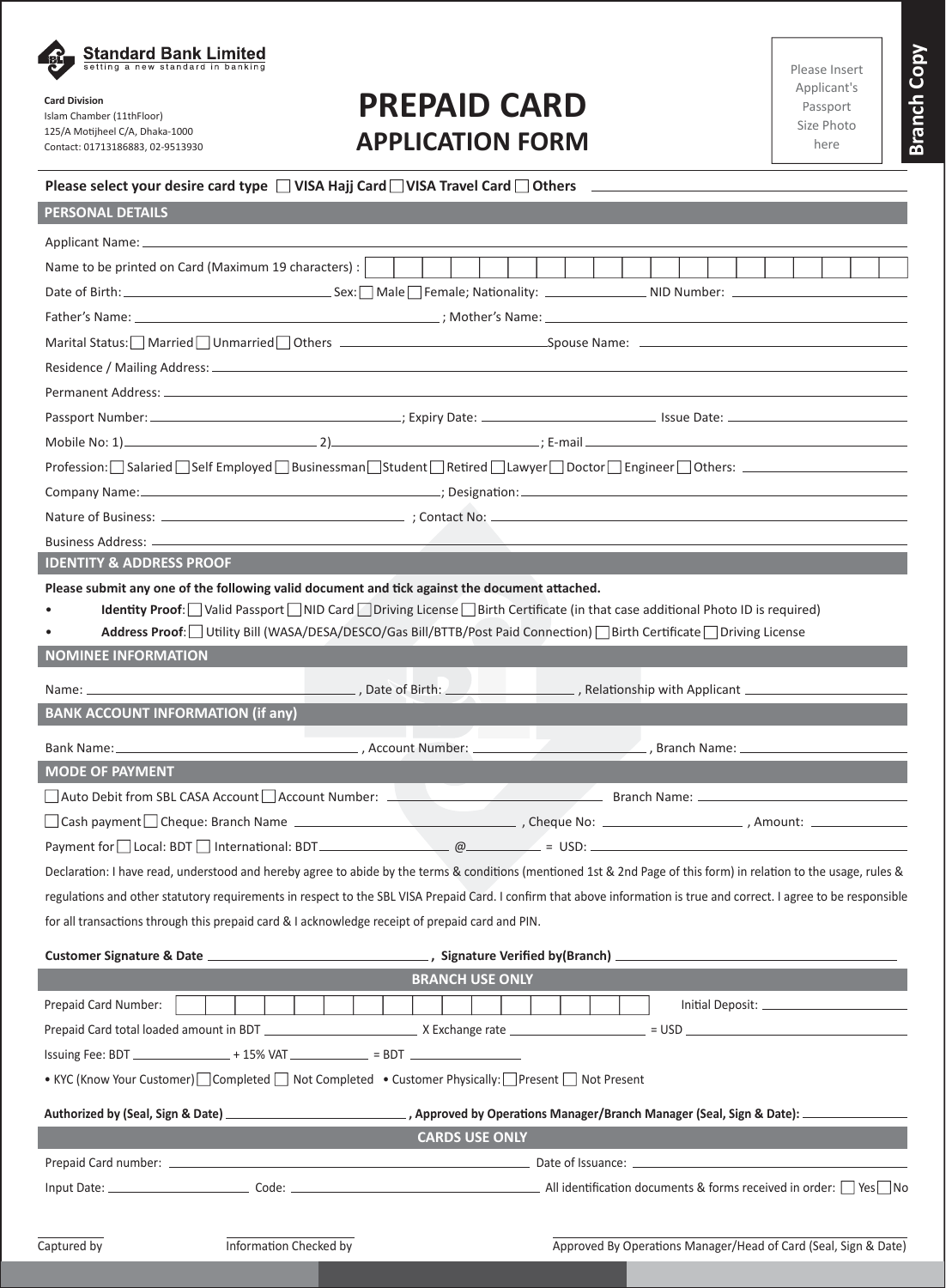

# **Card Division**

Islam Chamber (11thFloor) 125/A Motijheel C/A, Dhaka-1000 Contact: 01713186883, 02-9513930

# **PREPAID CARD APPLICATION FORM**

| dse insert |  |  |
|------------|--|--|
| plicant's  |  |  |
| 'assport   |  |  |
| ze Photo   |  |  |
| here       |  |  |

**Customer Copy Customer Copy**

### **Please select your desire card type**  $\Box$  **VISA Hajj Card**  $\Box$  **VISA Travel Card**  $\Box$  **Others**

| <b>PERSONAL DETAILS</b>                                                                         |                                                                                                                                                                                                                                |
|-------------------------------------------------------------------------------------------------|--------------------------------------------------------------------------------------------------------------------------------------------------------------------------------------------------------------------------------|
|                                                                                                 |                                                                                                                                                                                                                                |
| Name to be printed on Card (Maximum 19 characters) :                                            |                                                                                                                                                                                                                                |
|                                                                                                 |                                                                                                                                                                                                                                |
|                                                                                                 |                                                                                                                                                                                                                                |
|                                                                                                 | Marital Status: Married   Unmarried   Others   Cambridge   Chernel   Chernel   Chernel   Chernel   Chernel   Chernel   Chernel   Chernel   Chernel   Chernel   Chernel   Chernel   Chernel   Chernel   Chernel   Chernel   Che |
|                                                                                                 |                                                                                                                                                                                                                                |
|                                                                                                 |                                                                                                                                                                                                                                |
|                                                                                                 |                                                                                                                                                                                                                                |
|                                                                                                 |                                                                                                                                                                                                                                |
|                                                                                                 | Profession: Salaried Self Employed Businessman Student Retired Lawyer Doctor Engineer Others: ________________                                                                                                                 |
|                                                                                                 |                                                                                                                                                                                                                                |
|                                                                                                 |                                                                                                                                                                                                                                |
|                                                                                                 |                                                                                                                                                                                                                                |
| <b>IDENTITY &amp; ADDRESS PROOF</b>                                                             |                                                                                                                                                                                                                                |
| Please submit any one of the following valid document and tick against the document attached.   |                                                                                                                                                                                                                                |
|                                                                                                 | Identity Proof: Valid Passport   NID Card   Driving License   Birth Certificate (in that case additional Photo ID is required)                                                                                                 |
|                                                                                                 | Address Proof: Utility Bill (WASA/DESA/DESCO/Gas Bill/BTTB/Post Paid Connection)   Birth Certificate   Driving License                                                                                                         |
| <b>NOMINEE INFORMATION</b>                                                                      |                                                                                                                                                                                                                                |
|                                                                                                 |                                                                                                                                                                                                                                |
| <b>BANK ACCOUNT INFORMATION (if any)</b>                                                        |                                                                                                                                                                                                                                |
|                                                                                                 | the contract of the contract of the contract of                                                                                                                                                                                |
| <b>MODE OF PAYMENT</b>                                                                          |                                                                                                                                                                                                                                |
|                                                                                                 | Auto Debit from SBL CASA Account and Account Number: <b>Account 2018</b> Branch Name: <b>Account 2018</b>                                                                                                                      |
|                                                                                                 |                                                                                                                                                                                                                                |
|                                                                                                 |                                                                                                                                                                                                                                |
|                                                                                                 | Declaration: I have read, understood and hereby agree to abide by the terms & conditions (mentioned 1st & 2nd Page of this form) in relation to the usage, rules &                                                             |
|                                                                                                 | regulations and other statutory requirements in respect to the SBL VISA Prepaid Card. I confirm that above information is true and correct. I agree to be responsible                                                          |
| for all transactions through this prepaid card & I acknowledge receipt of prepaid card and PIN. |                                                                                                                                                                                                                                |
|                                                                                                 |                                                                                                                                                                                                                                |
|                                                                                                 | <b>BRANCH USE ONLY</b>                                                                                                                                                                                                         |
| Prepaid Card Number:                                                                            |                                                                                                                                                                                                                                |
|                                                                                                 |                                                                                                                                                                                                                                |
| Issuing Fee: BDT _______________+ 15% VAT ____________ = BDT ___________________                |                                                                                                                                                                                                                                |
| • KYC (Know Your Customer) Completed Mot Completed • Customer Physically: Present Not Present   |                                                                                                                                                                                                                                |
|                                                                                                 |                                                                                                                                                                                                                                |
|                                                                                                 | Authorized by (Seal, Sign & Date) ________________________________, Approved by Operations Manager/Branch Manager (Seal, Sign & Date): _________________________<br><b>CARDS USE ONLY</b>                                      |
|                                                                                                 |                                                                                                                                                                                                                                |
|                                                                                                 |                                                                                                                                                                                                                                |
|                                                                                                 |                                                                                                                                                                                                                                |
|                                                                                                 |                                                                                                                                                                                                                                |